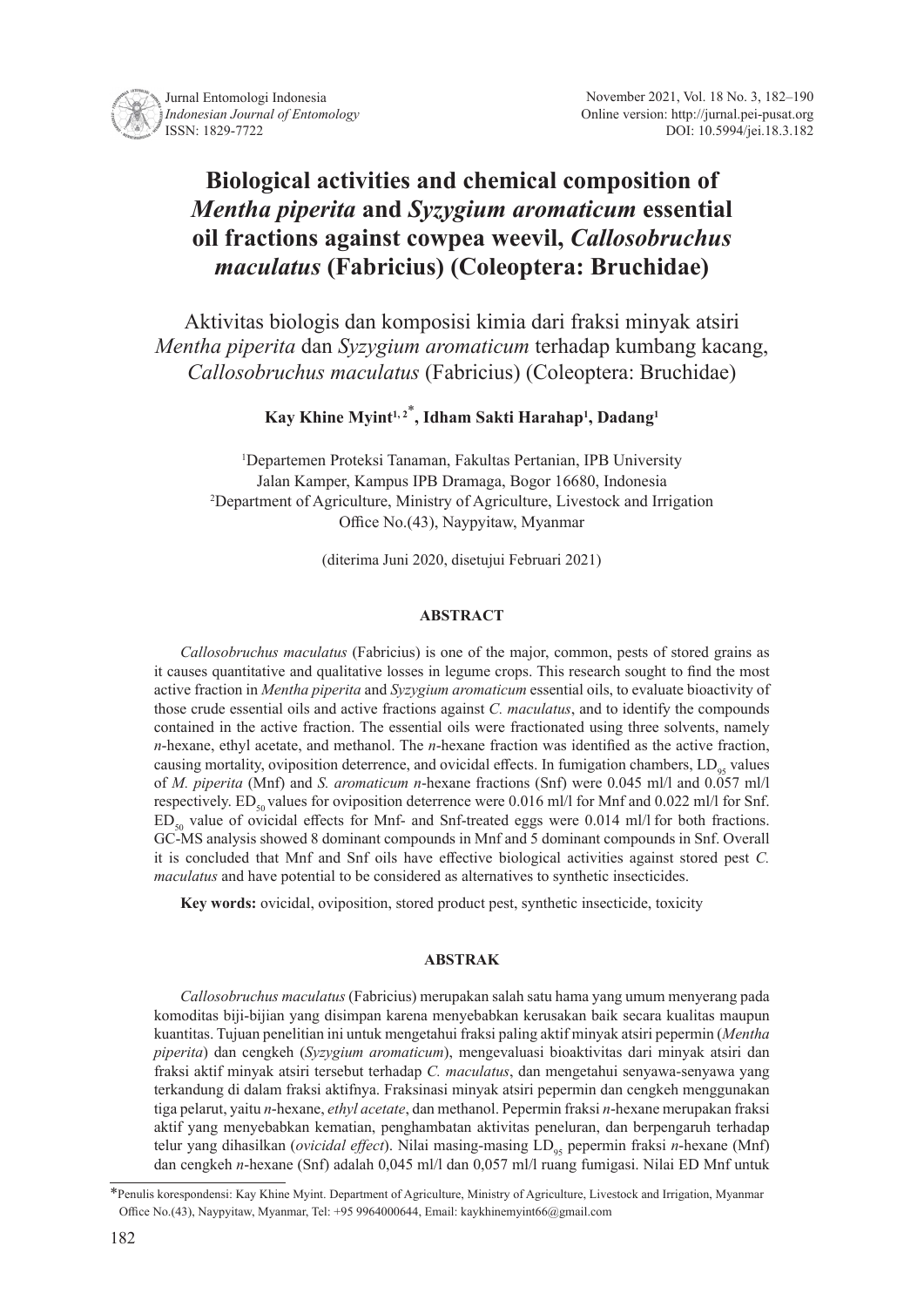penghambatan aktivitas peneluran adalah 0,016 ml/l, sedangkan Snf adalah 0,022 ml/l. Nilai ED<sub>50</sub> Mnf dan Snf yang berpengaruh terhadap telur *C. maculatus* adalah 0,014 ml/l. Hasil analisi senyawa dengan GC-MS menunjukkan delapan senyawa dominan pada Mnf dan lima senyawa dominan pada Snf. Dengan demikian, dapat disimpulkan bahwa Mnf dan Snf mepunyai aktivitas biologi yang efektif terhadap hama *C. maculatus* dan memiliki potensi untuk dipertimbangkan sebagai alternatif insektisida sintetik.

**Kata kunci:** hama gudang, insektisida sintetik, oviposisi, ovisidal, toksisitas

## **INTRODUCTION**

Cowpea weevil *Callosobruchus maculatus* (Fabricius) (Coleoptera: Bruchidae) is the common pest of stored legumes especially on mung bean and cowpea seeds because it causes quantitative and qualitative losses when, after hatching from deposited eggs, the larvae penetrate and consume the entire bean. Although infestation levels in the field are very low, insect populations grow in storage and cause 100% damage to legumes during the post-harvest period (Tembo et al. 2017). Hassan (2012) recorded 46.33 to 67.33% loss in seed weight causing lower germination rate due to infestation of cowpea weevil.

Due to the severe losses in later harvest periods, synthetic insecticides are widely used to reduce the attack of stored grain insects. The common method of controlling stored product insects is using chemical fumigants especially methyl bromide and phosphine. However, use of methyl bromide as a fumigant was restricted as it causes ozone depletion. At present, phosphine became an alternative fumigant to methyl bromide due to its high efficiency and rapid diffusion. Nevertheless, rapid development of resistance by stored-product pests is on-going and effective use of phosphine needs to be reconsidered due to this emerging problem. In this situation, natural products are considered as alternatives because of their innate biodegradability and decreased harm to non-target organisms (Prabakar & Jebanesan 2004).

The essential oils from *Syzygium aromaticum*  (Family Myrtaceae) and *Mentha piperita*  (Family Lamiaceae) possess many compounds with biological activity, such as repellency and developmental inhibition, resulting in their use to control stored-grain insects. Since these essential oils contain mixtures of various compounds, it will be useful to know the efficacy and toxicity of the major active components of clove and mint oils. Ramar et al. (2014) reported that clove oil showed

toxic to all life stages of *Culex quinquefasciatus* Say and prominent ovicidal and oviposition response activity, and Uniyal et al. (2016) also showed the effective toxicity and oviposition deterrence of *M. piperita* to *Aedes aegypti* (Linnaeus). While other studies mentioned the effectiveness of crude essential oils in insect control, it is still need to know the efficacy of major active compounds of mint and clove fraction oils. Therefore, the objectives of this research were to find the most active fraction in clove (*S. aromaticum*) and peppermint (*M. piperita*) essential oils and to evaluate the bio-activities of crude essential oil and their active fractions against *C. maculatus*.

## **MATERIALS AND METHODS**

## **Place and time**

Research was carried out in the Entomology Laboratory, Southeast Asian Regional Centre for Tropical Biology (SEAMEO BIOTROP), Bogor, Indonesia, from August 2019–February 2020.

#### **Insect rearing**

Adult cowpea weevils were reared on mung bean seeds in glass jars covered with muslin cloth, then fixed with rubber bands. To have initial populations of insect adults in homogenous age, around 200 adults were introduced into the jars containing mung bean seeds for egg laying. After three days all adult insects were removed. The newly emerged weevils were used in these experiments. This rearing process was carried out until the end of experiment to use newly adult insects in tests.

## **Source of essential oils**

Two essential oils of cloves (*S. aromaticum*) and peppermint (*M. piperita)* were obtained from the Entomology Laboratory, SEAMEO BIOTROP, Bogor, Indonesia.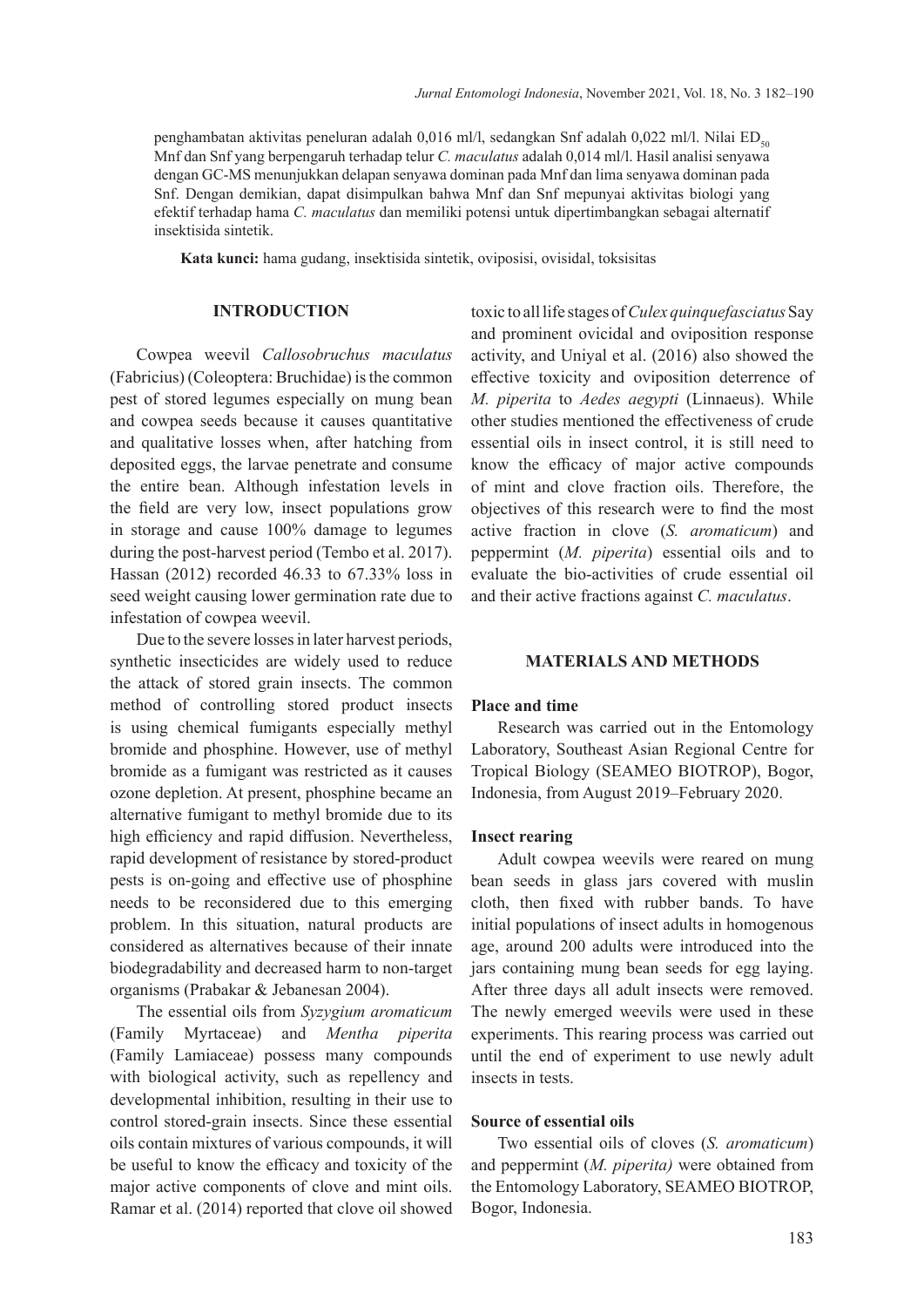## **Crude essential oils toxicity assay**

The toxicity of peppermint and clove essential oil against *C. maculatus* was assayed by fumigation method. Doses were 0.01, 0.017, 0.025, 0.037, 0.063, 0.092 ml/l fumigation chamber for peppermint and 0.025, 0.036, 0.047, 0.06, and 0.087 ml/l fumigation chamber for clove through preliminary test. Each oil was diluted with 5 ml acetone solvent to get the solution. As much as 0.5 ml solution from each dose was applied to filter paper glued to the inside of petri dish lids. After drying for one minute, test insects were introduced to each petri dish which then was covered with its lid and sealed with plasticine. Application of acetone 0.5 ml was served as control. Mortality of test insects was observed at 72 hours after treatment. Resulting data were analyzed by probit analysis using POLO-PLUS program to determine the effect of dose.

## **Essential oils fractionation**

The fractionation procedure was carried out according to Parwata et al. (2009); 50 ml of essential oil was put into a separating funnel, then 75 ml of *n*-hexane was added and separated it using 75 ml of water-methanol (3:2). Once two separate layers were clearly formed, the layers were collected as *n*-hexane and methanol fractions. Then the collected methanol fraction was separated again by adding 75 ml of ethyl acetate. The solution mixture was formed ethyl acetate and methanol fraction layers. The obtained three fractions were evaporated by using a rotary evaporator at 50 °C.

## **Fraction toxicity assay**

Ethyl acetate, *n*-hexane, and methanol fractions were assayed for their toxicity by using equivalent doses. The assay and observation methods were the same as those described in the previous crude essential oil toxicity test. The following equation was used to determine the equivalent dose (Dadang 1999):

$$
Equivalent = \frac{Fraction \, volume \, (ml)}{Total \, volume \, (ml)} \times LD_{95} \, crude \, essential \, oil
$$

The faction that causes the highest mortality was chosen as the active fraction. Then the advanced test was carried out to know the  $LD<sub>50</sub>$ and  $LD_{95}$  value of this active fraction.

#### **Oviposition deterrence activity**

This assay was carried out with four sub-lethal doses of crude essential oil and *n*-hexane fraction. Using 100 mung bean seeds for each dose, these were treated with 0.5 ml solution. After that, beans were air-dried and put into a petri dish with one pair of *C. maculatus* adults. After 72 hrs, the eggs laid on the cowpea seeds were counted. Percentage of oviposition deterrence was calculated by using the formula of Brari & Thakur (2017).

$$
\% \text{ Deterrency} = \frac{\text{NC} - \text{NT}}{\text{NC}} \times 100
$$

where NC: number of eggs in control; NT: number of eggs in treatments.

## **Evaluation of ovicidal activity**

In the ovicidal assay, twenty eggs were used for each replication. Only beans with one egg were used. Selected eggs were fumigated for 72 hours and allowed to hatch. The number of hatched eggs were recorded after 14 days of treatment. The hatching inhibition rate (% HIR) was calculated with the following formula according to Chaubey (2008).

$$
\% \, HIR = \frac{C_n - T_n}{C_n} \times 100
$$

 $C_{n}$ : number of hatched eggs in untreated mung bean seeds;  $T_{n}$ : number of hatched egg in treated mung bean seeds.

## **Analysis of active fraction**

The chemical composition of the active fractions of *M. piperita* and *S. aromaticum* were analyzed using gas chromatography–mass spectrometry (GC-MS) agilent technologies 7890 GC with auto sampler and 5975 MS detector and chemstation data system. The injection sample volume was 1 µl and helium was used as carrier gas with flow rate 0.6 ml/minute. Initial temperature started at 60 °C, and then it slowly raised from 2 °C/min to 150 °C in 1 minute to 20 °C/min to 210 °C for 10 minutes. The obtained chromatograms were named according to NIST17 standard database recommendations with above 90% similarity level.

#### **Data analysis**

The resulting data were analyzed with oneway ANOVA analysis and used Tukey's range test at the 5% significance level.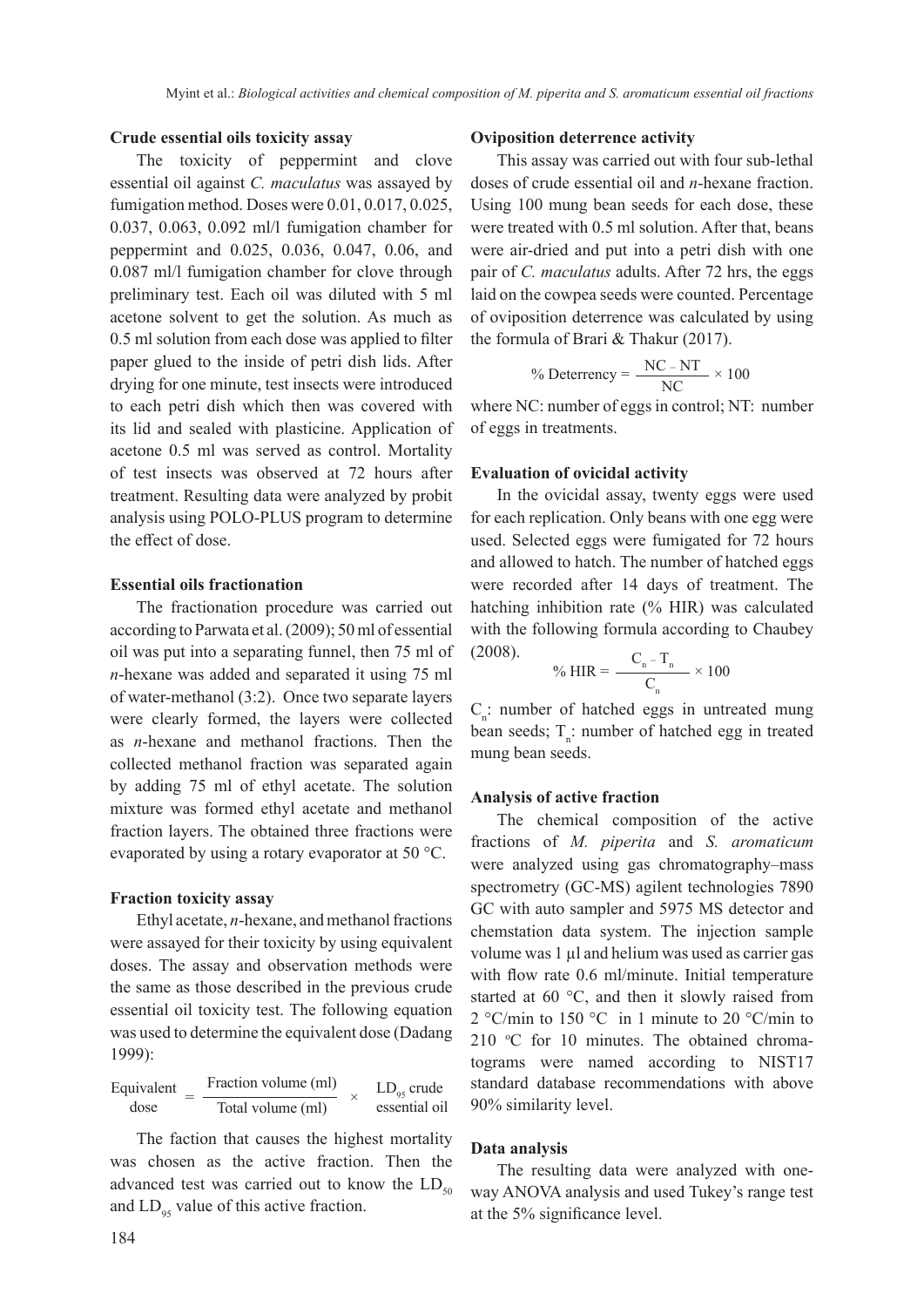## **RESULT**

## **Crude essential oils toxicity assay**

 $LD_{50}$  and  $LD_{95}$  values of *M. piperita* oil were 0.022 ml/l and 0.063 ml/l fumigation chamber, while *S. aromaticum* oil showed 0.042 ml/l and 0.079 ml/l, respectively (Table 1). *M. piperita* oil has lower  $LD_{50}$  and  $LD_{95}$  values than *S. aromaticum* oil. *M. piperita* oil caused lowest mortality at 0.01 ml/l with 12% mortality and highest mortality 97% found at 0.063 ml/l (Figure 1). *S. aromaticum*  showed lowest mortality 12% at 0.025 ml/l, while highest mortality reached to 98% at 0.087 ml/l (Figure 2).

## **Toxicity of essential oil fractions**

In *M. piperita* oil, the *n*-hexane fraction result was 69.1% while ethyl acetate showed 31.36% and *S. aromaticum* fraction values were 64.84% for *n*-hexane and 36.28% for ethyl acetate (Table 2). For both oils, the *n*-hexane fraction was chosen as the active fraction since the mortality of *C. maculatus* was higher when exposed to this fraction than when exposed to the ethyl acetate fraction (Table 3).  $LD_{50}$  and  $LD_{95}$  values of M. *piperita n*-hexane fraction (Mnf) were 0.018 ml/l and 0.045 ml/l fumigation chamber, respectively, whereas *S. aromaticum n*-hexane fraction (Snf) showed 0.029 ml/l and 0.057 ml/l, respectively

**Table 1.** Lethal dose values of essential oils against *Callosobruchus maculatus*

| Essential oil       | $Slope \pm SE$  | $LD_{50}$ (CI 95%) (ml/lair) | $LD_{0.5}$ (CI 95%) (ml/lair) |
|---------------------|-----------------|------------------------------|-------------------------------|
| Mentha piperita     | $3.45 \pm 0.28$ | $0.022(0.020-0.024)$         | $0.063(0.054 - 0.078)$        |
| Syzygium aromaticum | $6.06 \pm 0.46$ | $0.042(0.038 - 0.046)$       | $0.079(0.067-0.100)$          |

ml/lair : ml/l fumigation chamber; CI: confdent interval; SE: standard error.



against *Callosobruchus maculatus* adults.



**Table 2.** Volume of *n*-hexane, ethyl acetate and methanol fractions

|                     |                         | Fraction volume       |                  |
|---------------------|-------------------------|-----------------------|------------------|
| Essential oil       | <i>n</i> -hexane $(\%)$ | Ethyl acetate $(\% )$ | Methanol $(\% )$ |
| Mentha piperita     | 69.10                   | 31.36                 |                  |
| Syzygium aromaticum | 64.84                   | 36.28                 |                  |

|  | <b>Table 3.</b> Toxicity of <i>n</i> -hexane and ethyl acetate fractions against <i>Callosobruchus maculatus</i> |  |  |  |
|--|------------------------------------------------------------------------------------------------------------------|--|--|--|
|  |                                                                                                                  |  |  |  |

| Essential oils      | Fraction      | Equivalent dose $\text{m1}/\text{l}^{\text{air}}$ | Mortality $\% \pm SD$ |
|---------------------|---------------|---------------------------------------------------|-----------------------|
| Mentha piperita     | $n$ -hexane   | 0.043                                             | $91.00 \pm 0.83$      |
|                     | ethyl acetate | 0.019                                             | $4.00 \pm 1.09$       |
| Syzygium aromaticum | $n$ -hexane   | 0.051                                             | $95.00 \pm 1.41$      |
|                     | ethyl acetate | 0.027                                             | $6.00 \pm 1.09$       |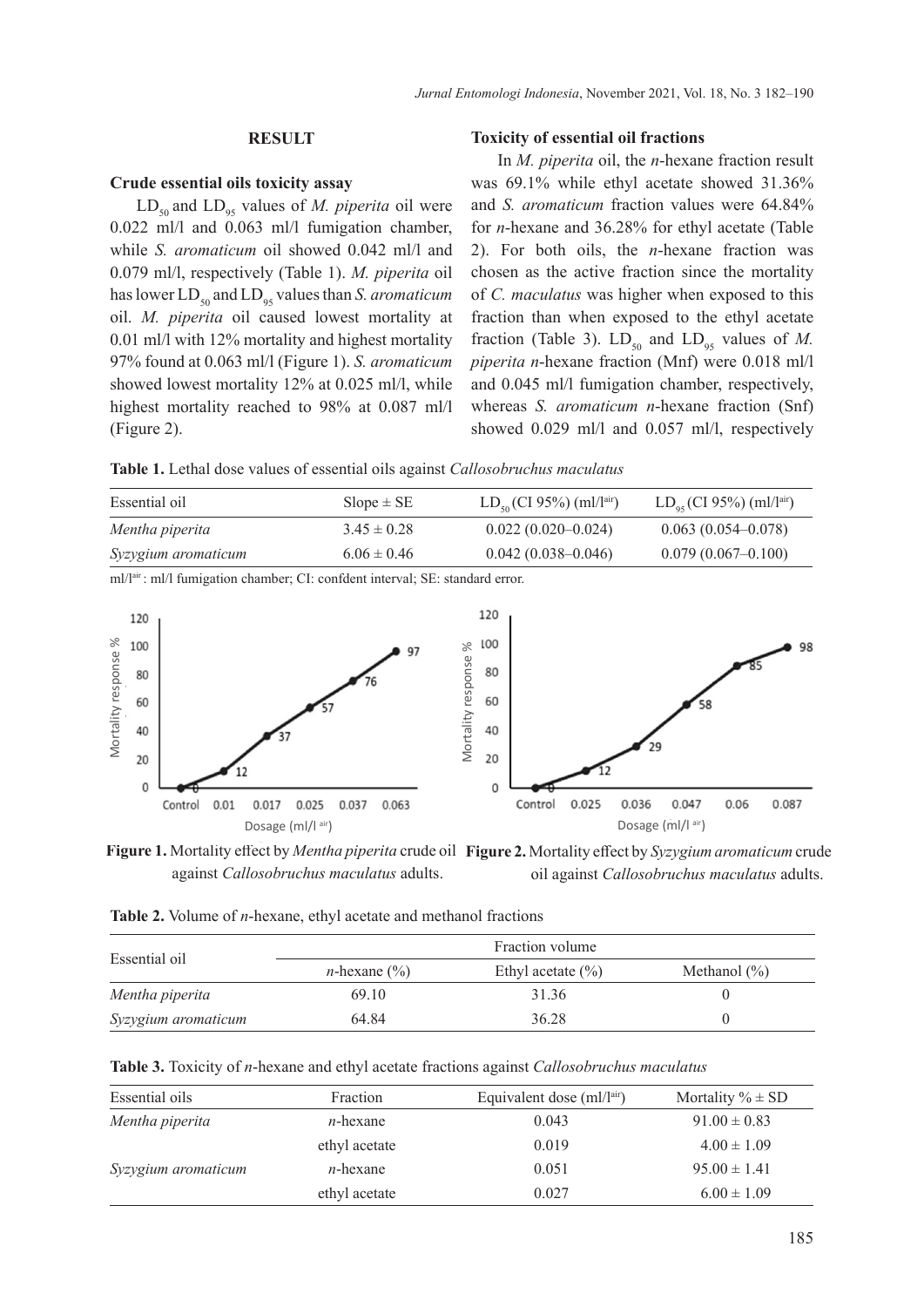(Table 4). Highest mortality 97% was found at 0.05 ml/l for *M.piperita n*-hexane fraction oil while *S.aromaticum n*-hexane reached to 97% mortality at 0.06 ml/l (Figure 3 and Figure 4 respectively).

## **Oviposition deterrence activity**

For the *M. piperita* crude essential oil, the highest oviposition deterrence (71.73%) occurred with the 0.037 ml/l dose; the second highest deterrence (55.47%) occurred with the 0.025 ml/l dose. Although there is no significant difference between the two lowest doses 0.017 ml/l and 0.01 ml/l, their deterrence percentages (40.17% and 30.6%) are still significantly higher than the control. Mnf showed 64.40% deterrence at 0.028 ml/l followed by 54.37% deterrence at 0.019 ml/l, 38.87% at 0.013 ml/l and the lowest deterrence of 24.55% found at 0.007 ml/l (Table 5).  $ED_{50}$  and  $ED_{95}$  values of crude oil for oviposition deterrence were 0.02 and 0.14 ml/l, respectively, while Mnf showed 0.018 ml/l and 0.098 ml/l, respectively (Table 6).

For the *S. aromaticum* crude oil, oviposition deterrence was again dose dependent with the highest deterrence (85.73%) at the 0.06 ml/l dose followed by 0.047 ml/l and 0.036 ml/l causing 71.2% and 51.46% deterrence, respectively. The lowest deterrence (40.71%) was found at 0.025 ml/l. Snf showed the highest deterrence 83.47% at 0.04 ml/l followed by 0.03 ml/l with 64.71% while 0.023 ml/l and 0.015 ml/l showed lower deterrence of 48.88% and 30.25%, respectively (Table 5).  $ED_{50}$  and  $ED_{05}$  values of crude oil were 0.032 ml/l and 0.095 ml/l, respectively while Snf values were 0.022 ml/l and 0.067 ml/l, respectively (Table 6).

# **Ovicidal effect of crude essential oils and active fractions on** *C. maculatus*

For the *M. piperita* crude essential oil, 0.037 ml/l showed a hatching inhibition rate (HIR) of 86.49% while the lowest HIR (17.83%) was found at 0.01 ml/l. The HIR increased with increasing dose, 0.017 ml/l caused 36.87% HIR while 0.025 ml/l showed a moderate HIR of 56.82%. Mnf oil 0.028 ml/l caused 88.17% HIR followed by 70.36% at 0.019 ml/l. Although there was no significant difference between 0.007 ml/l and 0.013 ml/l doses, their HIR were still high (34.07% and 38.35%, respectively; Table 7).  $ED_{50}$  and  $ED_{95}$  of Mnf oils were 0.014 ml/l and 0.038 ml/l, respectively while crude oil showed 0.02 ml/l and 0.052 ml/l, respectively (Table 8).

*S. aromaticum* crude oil demonstrated the highest HIR (98.88%) at 0.06 ml/l followed by 95% HIR at 0.047 ml/l and 72.07% HIR at 0.036

**Table 4.** Lethal dose values of essential oil active fractions against *Callosobruchus macultus*

| Essential oil                     | $Slope \pm SE$  | $LD_{50}$ (CI 95%) (ml/l <sup>air</sup> ) | $LD_{0.5}$ (CI 95%) (ml/lair) |
|-----------------------------------|-----------------|-------------------------------------------|-------------------------------|
| <i>Mentha piperita (n-hexane)</i> | $4.34 \pm 0.32$ | $0.018(0.017-0.019)$                      | $0.045(0.038-0.065)$          |
| $Syzyqium aromaticum (n-hexane)$  | $5.62 \pm 0.39$ | $0.029(0.027-0.032)$                      | $0.057(0.050-0.072)$          |



ml/lair: ml/l fumigation chamber; CI: confdent interval; SE: standard error.

**Figure 3.** Mortality effect by *Mentha piperita n-*hexane fraction oil against *Callosobruchus maculatus* adults.



**Figure 4.** Mortality effect by *Syzygium aromaticum n-*hexane fraction oil against *Callosobruchus maculatus* adults.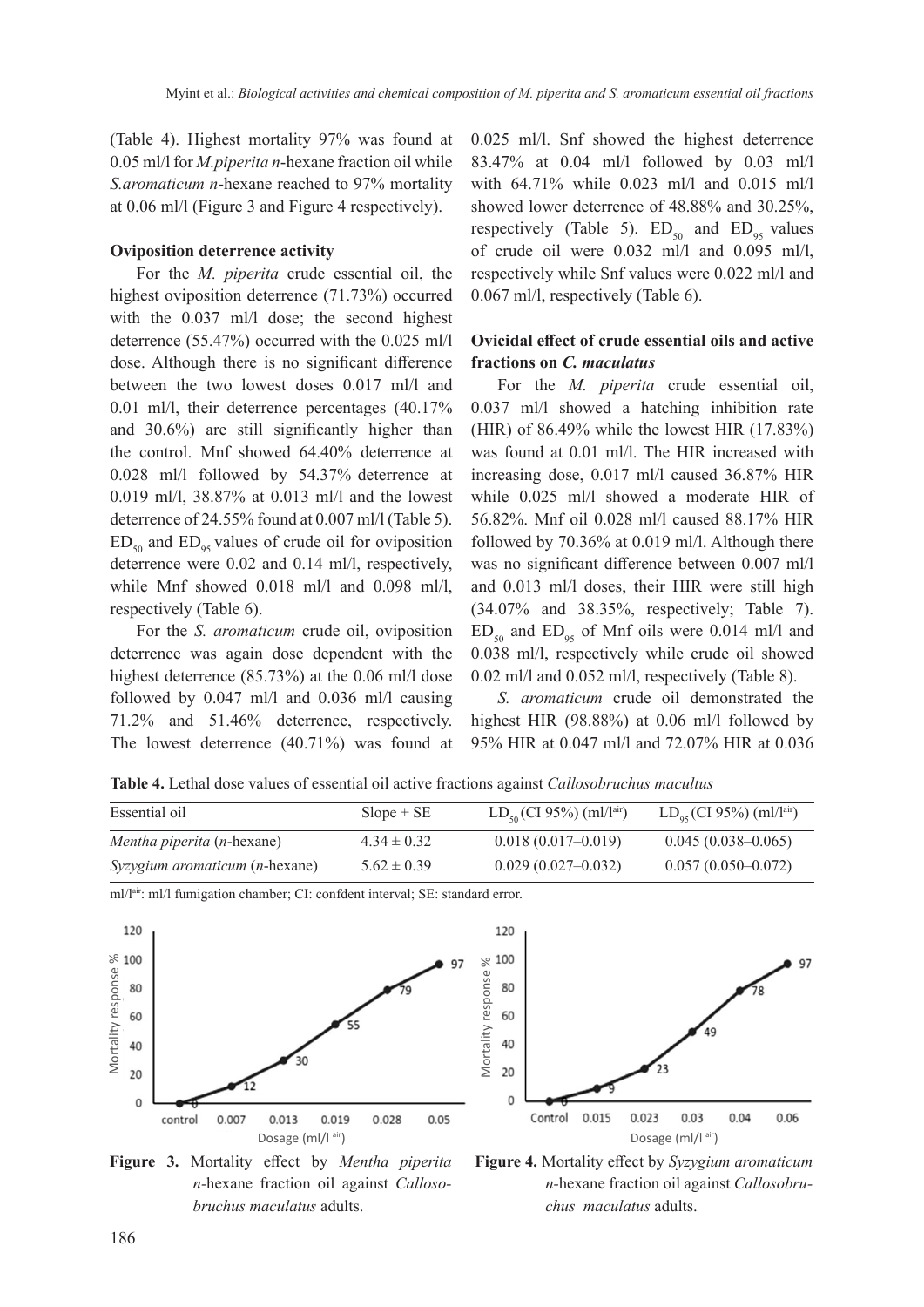| Essential oil       | Dose<br>$\text{(ml/l}^{\text{air}})$ | Average number of egg laid/<br>female | Oviposition deterrence %<br>$\pm$ SD |
|---------------------|--------------------------------------|---------------------------------------|--------------------------------------|
| Mentha piperita     | 0.000                                | $57.00 \pm 6.51$                      | $0.00 \pm 0.00$ c                    |
| (crude)             | 0.010                                | $39.00 \pm 2.54$                      | $30.60 \pm 11.16 b$                  |
|                     | 0.017                                | $33.40 \pm 10.45$                     | $40.17 \pm 22.77$ b                  |
|                     | 0.025                                | $25.60 \pm 12.23$                     | $55.47 \pm 18.86$ ab                 |
|                     | 0.037                                | $15.80 \pm 1.78$                      | $71.73 \pm 6.17$ a                   |
| M. piperita         | 0.000                                | $54.80 \pm 4.76$                      | $0.00 \pm 0.00 d$                    |
| $n$ -hexane         | 0.007                                | $41.00 \pm 4.35$                      | $24.55 \pm 12.16$ c                  |
|                     | 0.013                                | $33.60 \pm 6.34$                      | $38.87 \pm 8.32$ b                   |
|                     | 0.019                                | $24.80 \pm 2.19$                      | $54.37 \pm 7.14$ a                   |
|                     | 0.028                                | $19.40 \pm 2.19$                      | $64.40 \pm 4.90$ a                   |
| Syzygium aromaticum | 0.000                                | $53.40 \pm 5.17$                      | $0.00 \pm 0.00 d$                    |
| (crude)             | 0.025                                | $31.60 \pm 4.15$                      | $40.71 \pm 6.75$ c                   |
|                     | 0.036                                | $25.40 \pm 5.54$                      | $51.46 \pm 15.10$ bc                 |
|                     | 0.047                                | $15.40 \pm 6.10$                      | $71.20 \pm 10.38$ ab                 |
|                     | 0.060                                | $7.80 \pm 5.76$                       | $85.73 \pm 10.08$ a                  |
| S. aromaticum       | 0.000                                | $57.40 \pm 7.40$                      | $0.00 \pm 0.00$ d                    |
| $n$ -hexane         | 0.015                                | $38.80 \pm 10.44$                     | $30.25 \pm 24.02$ c                  |
|                     | 0.023                                | $28.60 \pm 4.15$                      | $48.88 \pm 12.97$ bc                 |
|                     | 0.030                                | $19.80 \pm 7.66$                      | $64.71 \pm 15.36$ ab                 |
|                     | 0.040                                | $9.40 \pm 1.51$                       | $83.47 \pm 3.02$ a                   |

**Table 5.** Oviposition deterrence effect of essential oils against *Callosobruchus maculatus*

Table 6. Oviposition deterrence effective dose (ED<sub>50</sub> and ED<sub>95</sub>) of different types of essential oils against *Callosobruchus maculatus*

| Essential oils                   | $Slope \pm SE$  | $ED_{50}$ (CI 95%)     | $ED_{\alpha s}$ (CI 95%) ml/l <sup>air</sup> |
|----------------------------------|-----------------|------------------------|----------------------------------------------|
| Mentha piperita (crude oil)      | $1.94 \pm 0.24$ | $0.020(0.013 - 0.027)$ | $0.140(0.060 - 0.380)$                       |
| M. piperita (n-hexane)           | $2.24 \pm 0.29$ | $0.018(0.016 - 0.020)$ | $0.098(0.068 - 0.177)$                       |
| Syzygium aromatiocum (crude oil) | $3.44 \pm 0.36$ | $0.032(0.016-0.039)$   | $0.095(0.065-0.642)$                         |
| <i>S. aromaticum (n-hexane)</i>  | $3.38 \pm 0.32$ | $0.022(0.016 - 0.026)$ | $0.067(0.048 - 0.180)$                       |

ml/lair : ml/l fumigation chamber; CI: confident Interval; SE: standard error.

ml/l. The lowest HIR (39.67%) was found at 0.025 ml/l. Snf oil reached 100% HIR at 0.04 ml/l followed by 93.62% at 0.03 ml/l, 89.04% at 0.023 ml/l. The lowest HIR (56.79%) at 0.015 ml/l is still sufficient enough to control the insect compared to control (Table 7).  $ED_{50}$  and  $ED_{05}$ values were 0.028 ml/l and 0.049 ml/l for crude oil and 0.014 and 0.029 ml/l for Snf (Table 8).

# **Chemical component identification active fraction oils**

According to the GC-MS analysis, there were 8 dominant compounds was found in *M. piperita n*-hexane fraction and 5 dominant compounds in *S. aromaticum n*-hexane fraction (Table 9).

## **DISCUSSION**

#### **Crude essential oils toxicity assay**

*M. piperita* oil has lower  $LD_{50}$  and  $LD_{95}$  values compared to *S. aromaticum* oil. It is thought to be due to the differing vapor pressures of these compounds, Baker et al. (2018) stated that *M. piperita's* vapor pressure is 0.3 mm Hg at 25 °C while *S. aromaticum's* is 0.03 mm Hg at 25 °C. Essential oils with high vapor pressures are more likely to get into the air faster than oils with a lower vapor pressure and thus more easily affect an insect's respiratory system (Hanson et al. 2016). Toxicity of essential oils is due to compounds that impair the activity of neuronal enzymes such as acetylcholinesterase (AChE) (Isman 2006). The inhibition of AChE can cause insect death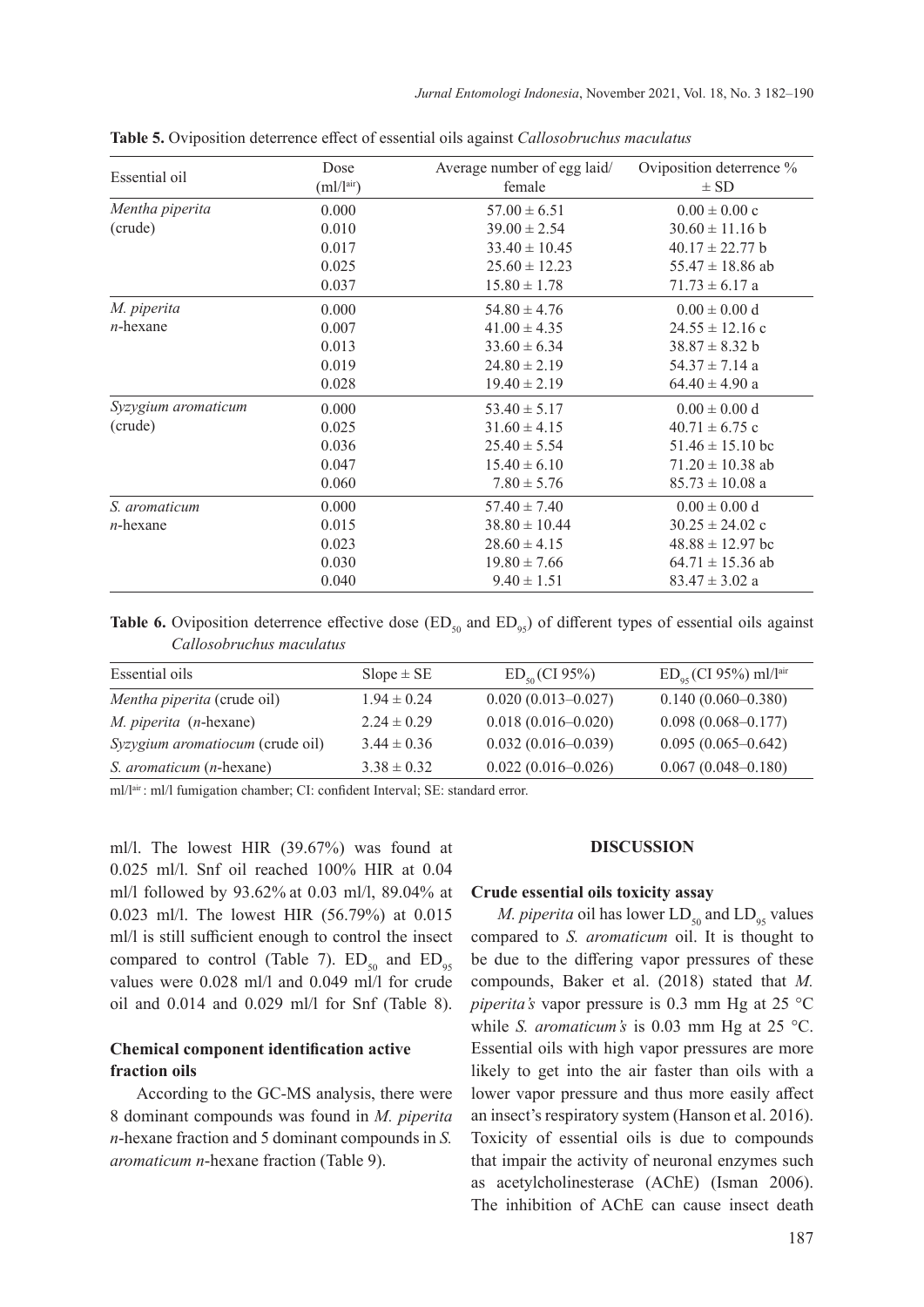| Dose $(ml/lair)$ | Number of eggs | Hatched eggs $\pm$ SD | HIR $% \pm SD$       |
|------------------|----------------|-----------------------|----------------------|
| 0.000            | 20             | $18.80 \pm 1.30$      | $0.00 \pm 0.00$ d    |
| 0.010            | 20             | $15.40 \pm 1.14$      | $17.83 \pm 7.30$ c   |
| 0.017            | 20             | $11.80 \pm 1.64$      | $36.87 \pm 10.43$ bc |
| 0.025            | 20             | $8.00 \pm 2.00$       | $56.82 \pm 12.88$ b  |
| 0.037            | 20             | $2.60 \pm 2.07$       | $86.49 \pm 10.30$ a  |
| 0.000            | 20             | $18.80 \pm 0.83$      | $0.00 \pm 0.00 d$    |
| 0.007            | 20             | $12.40 \pm 1.94$      | $34.07 \pm 9.78$ c   |
| 0.013            | 20             | $11.60 \pm 1.94$      | $38.35 \pm 9.63$ c   |
| 0.019            | 20             | $5.60 \pm 1.14$       | $70.36 \pm 4.86$ b   |
| 0.028            | 20             | $2.20 \pm 1.92$       | $88.17 \pm 10.63$ a  |
| 0.000            | 20             | $19.00 \pm 1.41$      | $0.00 \pm 0.00 d$    |
| 0.025            | 20             | $11.40 \pm 2.07$      | $39.67 \pm 12.16$ c  |
| 0.036            | 20             | $5.20 \pm 2.38$       | $72.07 \pm 14.85$ b  |
| 0.047            | 20             | $1.00 \pm 1.00$       | $95.00 \pm 5.00$ a   |
| 0.060            | 20             | $0.20 \pm 0.44$       | $98.88 \pm 2.48$ a   |
| 0.000            | 20             | $18.20 \pm 1.30$      | $0.00 \pm 0.00$ d    |
| 0.015            | 20             | $8.00 \pm 4.06$       | $56.79 \pm 21.57$ c  |
| 0.023            | 20             | $2.00 \pm 1.22$       | $89.04 \pm 6.74$ b   |
| 0.030            | 20             | $1.20 \pm 1.64$       | $93.62 \pm 8.64$ ab  |
| 0.040            | 20             | $0.00 \pm 0.00$       | $100.00 \pm 0.00$ a  |
|                  |                |                       |                      |

**Table 7.** Ovicidal rates of different type of essential oils on *Callosobruchus maculatus* eggs

**Table 8.** Effective ovicidal dose (ED<sub>50</sub> and ED<sub>95</sub>) values of essential oils on *Callosobruchus maculatus* 

| $Slope \pm SE$  | $ED_{50}$ (CI 95%) ml/lair | $ED_{\alpha s}$ (CI 95%) ml/lair |
|-----------------|----------------------------|----------------------------------|
| $3.92 \pm 0.35$ | $0.02(0.015-0.025)$        | $0.052(0.038 - 0.100)$           |
| $3.78 \pm 0.45$ | $0.014(0.010-0.018)$       | $0.038(0.026 - 0.160)$           |
| $6.60 \pm 0.70$ | $0.028(0.026 - 0.030)$     | $0.049(0.045-0.093)$             |
| $5.23 \pm 0.70$ | $0.014(0.007-0.017)$       | $0.029(0.023 - 0.059)$           |
|                 |                            |                                  |

ml/l<sup>air</sup>: ml/l fumigation chamber; CI: confdent interval; SE: standard error.

**Table 9.** Chemical component analysis by GC-MS

| Essential oil       | Retention time | Chemical compound   | Content percent $(\% )$ |
|---------------------|----------------|---------------------|-------------------------|
| Peppermint          | 6.43           | alpha-Pinene        | 4.47                    |
| $(n$ -hexane)       | 8.55           | beta-Pinene         | 3.78                    |
|                     | 11.65          | Limonene            | 5.70                    |
|                     | 24.59          | Isomenthone         | 20.12                   |
|                     | 30.19          | Carane              | 6.17                    |
|                     | 31.78          | Dl-menthol          | 5.22                    |
|                     | 34.12          | Menthol             | 43.29                   |
|                     | 38.54          | Piperitone          | 1.42                    |
| Clove $(n$ -hexane) | 6.43           | Alpha-Pinene        | 11.11                   |
|                     | 32.34          | Caryophyllene       | 17.76                   |
|                     | 36.17          | Humulene            | 1.94                    |
|                     | 49.07          | Caryophyllene oxide | 1.13                    |
|                     | 51.74          | Eugenol             | 62.98                   |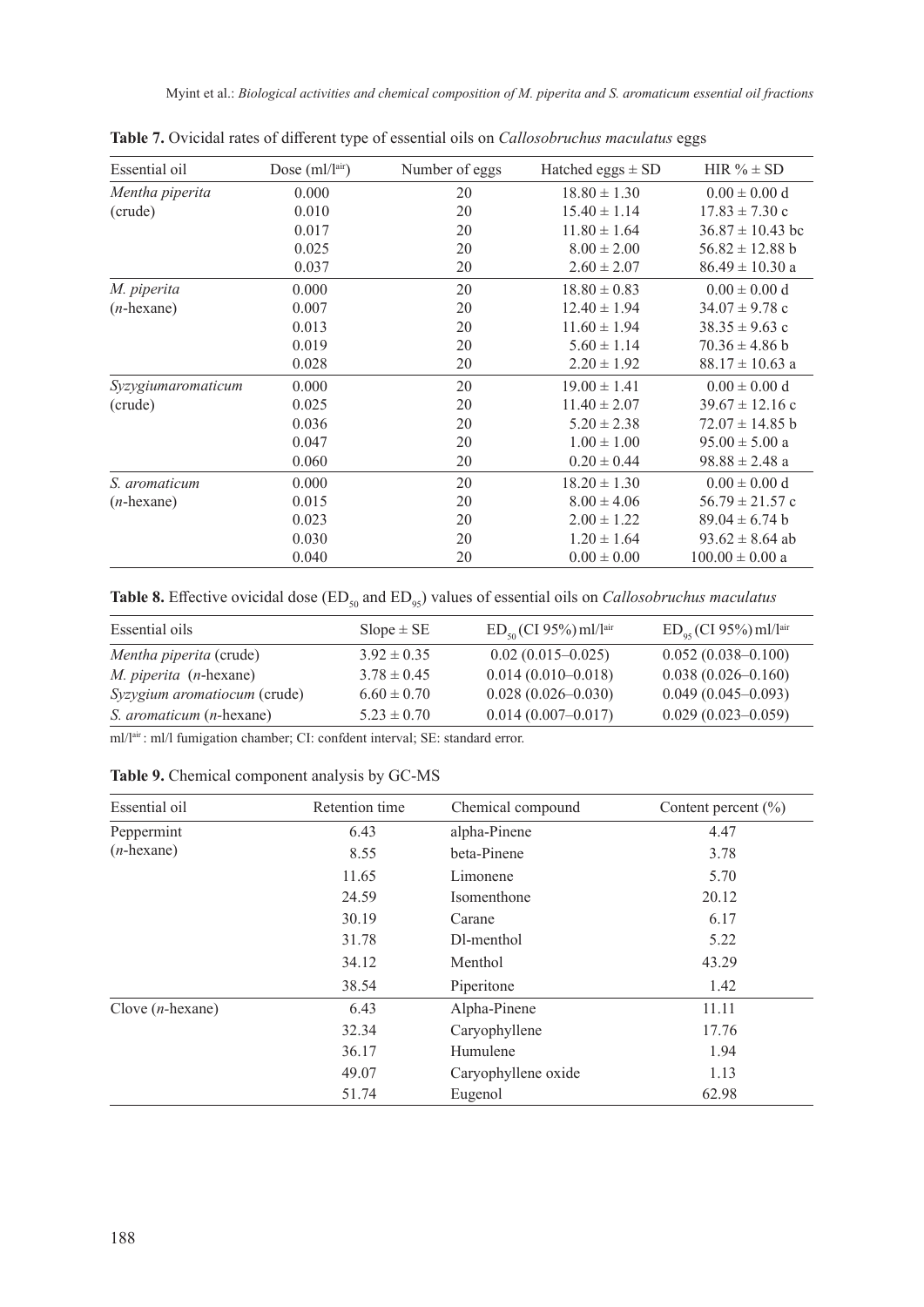because it regulates the level of acetylcholine and terminates nerve impulses by catalyzing the hydrolysis of acetylcholine (Jankowska et al. 2018). Our observations of insects that survived the treatments indicated they were in a knockdown state and showed non-active or weak responses to touch when compared with surviving insects in the controls.

## **Toxicity of essential oil fractions**

Fractionation of essential oils showed that both oils contain more non-polar compounds than semi-polar compounds when the *n*-hexane fraction volume is higher than ethyl acetate fraction volume. Toxicity tests also showed that mortality from *n*-hexane fractions were higher than ethyl acetate fractions. This increased effectiveness of *n*-hexane fractions seems to be due their highly volatile compounds which evaporate quickly and penetrate the insect's respiratory system during fumigation (Wiley 2014). Therefore, *n*-hexane was chosen as the active fraction after confirming its higher toxicity.  $LD_{50}$  and  $LD_{05}$  doses of the *n*-hexane fraction oil were also lower than crude essential oils on *C. maculatus*. This could be due to non-toxic chemical compounds in crude oils that dilute the effect of the toxic compounds.

#### **Oviposition deterrence activity**

Oviposition must occur before any larvae hatch and feed on the mung beans. If oviposition is prevented, it will disrupt the life cycle and population growth. Application of essential oils showed that both crude and fractionated oils can inhibit the oviposition activity of *C. maculatus* adults. The  $LD_{50}$  and  $LD_{95}$  doses are lower in *n*-hexane fractions than in the crude oils.

Singh & Pandey (2018) suggested that reductions in oviposition could be due to death of the adult females when they contact treated beans or the failure to lay eggs. Valsala & Gokuldas (2015) also mentioned that oviposition was probably regulated by the volatile compounds absorbed through the cuticle of the beans. According to Kumar et al. (2009), changes in physiology or behavior of females, following contact with essential oil compounds, may diminish their egg laying capacity. These products that cause oviposition deterrence are called behavior altering chemicals or semiochemicals and could involve

ovarian changes similar to chemo-sterilizants by blocking females eggs laying (Kedia et al*.* 2015).

## **Ovicidal effect of crude essential oils and active fractions on** *C. maculatus*

The present study concluded that all the tested essential oils have high egg hatching inhibition rates (HIR) although  $ED_{50}$  and  $ED_{95}$  doses of fractionated oils were lower than crude versions of both essential oil. Ovicidal effects and the occurrence of morphologically abnormal eggs may be due to toxic substances in the essential oil that enter eggs through the chorion and suppress embryonic development (Raja et al. 2001). Similar results were reported with eggs that were surfacetreated with plant product essential oils allowing chemicals to penetrate the chorion (through the micropyle) leading to death (Singh & Pandey 2018). Kumar et al. (2012) also reported that ovicidal effects are due to inhibitory compounds such as phenols, flavonoids, alkaloids, tannin, saponin, glycosides, steroid, and phytosterol contained in plant essential oils. According to Singh & Pandey (2018), failure of egg hatching by *M. piperita* can occur when essential oils cause alterations in oxygen levels or surface tension within eggs.

Therefore, in general the ovicidal properties of essential oils are due to their ability to penetrate eggs and disrupt embryonic development. Ovicidal effects differ depending on the age of eggs, the ability of a toxicant reaching the target site, the length of exposure and type of essential oil, and differences in the rate of uptake or penetration of eggs.

## **CONCLUSION**

The *n*-hexane fractions of both essential oils have insecticidal, oviposition deterrence, and hatching inhibition activities against *C. maculatus*. The *n*-hexane fraction oils are more toxic than the crude oils as both lethal and effective doses were lower than for the crude oils. There were 8 dominant compounds in Mnf oil and 5 dominant compounds in Snf oil. The *n*-hexane fractions from either source could be used as alternative insecticide to control stored pest *C. maculatus*.